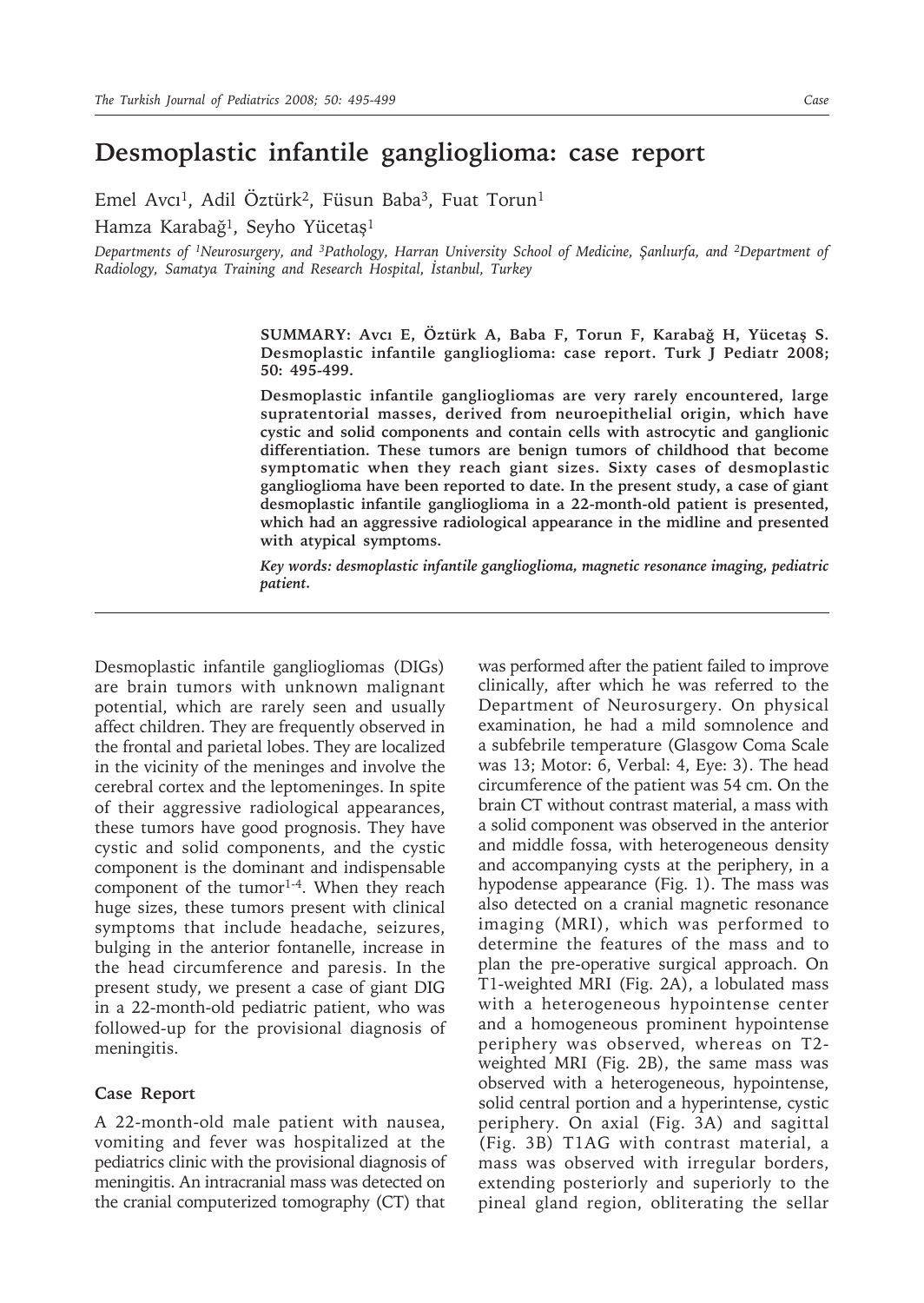

**Fig. 1.** On the brain CT without contrast material, a mass with a solid component is observed in the anterior and middle fossa, with heterogeneous density, and accompanying cysts at the periphery, in a hypodense appearance.



**Fig. 2A and 2B.** On T1-weighted MRI (2A), a lobulated mass with a heterogeneous hypointense center and a homogeneous prominent hypointense periphery is observed, whereas on T2-weighted MRI (2B), the same mass is observed with a heterogeneous, hypointense, solid central portion and a hyperintense, cystic periphery. The mass obliterates the lateral ventricle on the left. The right lateral ventricle is enlarged due to the pressure of the mass on foramen Monro. In the left frontal lobe, there is enhancement of signals on T2 due to edema and/or gliosis, which is a result of the pressure created by the mass.



**Fig. 3A and 3B.** On axial (3A) and sagittal (3B) T1AG with contrast material, a mass is observed with irregular borders, extending posteriorly and superiorly to the pineal gland region, obliterating the sellar and suprasellar structures, and with heterogeneous contrast enhancement, whereas the surrounding cystic components do not show contrast enhancement. There are cystic/necrotic areas in the center of the mass that do not display contrast enhancement.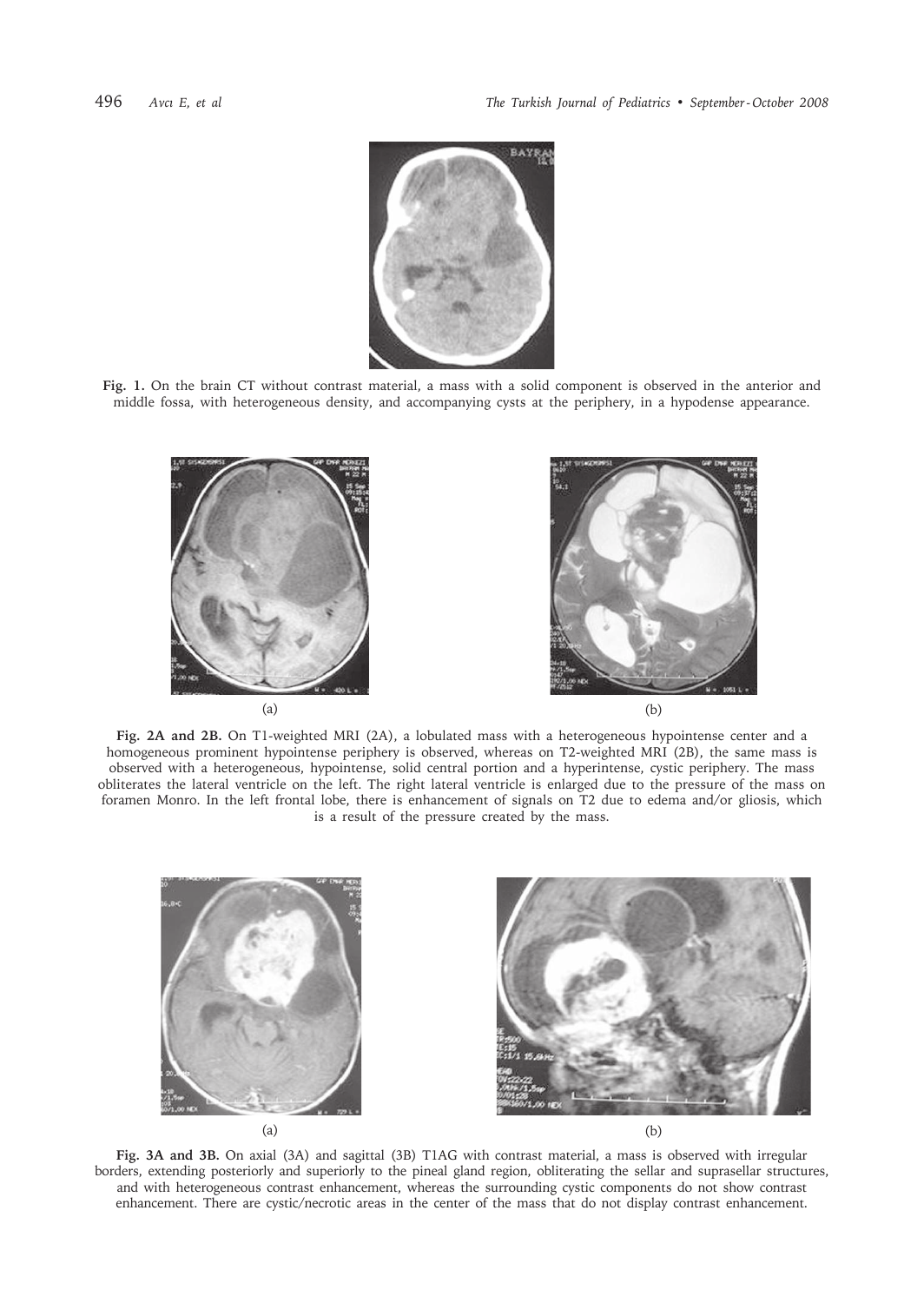and suprasellar structures, which displayed heterogeneous contrast enhancement, whereas the surrounding cystic components did not show contrast enhancement.

The mass with solid and cystic components was subtotally excised through an interhemispheric approach following bifrontal craniotomy. During operation, it was observed that the solid component of the mass had tightly adhered to the base of the frontal bone in the anterior aspect, and the mass was firm and hemorrhagic. Because of the texture of the mass, the excision was performed using an ultrasonic aspirator. The histopathological evaluation of the specimen revealed DIG. In the light microscopic evaluation, a lesion composed of pleomorphic spindle astrocytic cells forming short bundles and arranged in a storiform pattern was observed. Large ganglionic cells with abundant eosinophilic cytoplasm and round-oval vesicular nucleus were randomly distributed throughout the lesion. Mitotic activity, microvascular proliferation and necrosis were absent (Figs. 4, 5). The patient was discharged on the 10<sup>th</sup> post-operative day with no additional neurological deficits.

## **Discussion**

Desmoplastic infantile tumors were first described by Taratuto et al.<sup>2</sup> in 1984. However, DIG was accepted as a distinct clinic pathological entity by Vandenberg et al.<sup>5</sup> in 1987. There have been only 60 reported cases of DIGs in the literature up to 20046.

Desmoplastic infantile tumors are divided into two histopathological groups as desmoplastic infantile astrocytomas (DIA) and DIG<sup>5</sup>. The



**Fig. 4.** Ganglionic cells (in circle) and storiform pattern of spindle astrocytic cells (Hematoxylin and eosin [HE], 100X).

difference between these two groups is that DIGs have a neuronal component, whereas DIAs do not<sup>3</sup>. DIG and DIA have been classified by the World Health Organization as low grade, superficially localized desmoplastic neuroepithelial tumors of childhood7-8.

Desmoplastic infantile gangliogliomas constitute  $0.5-1.0\%$  of all intracranial tumors<sup>6</sup>. They are more commonly observed in male children. DIG is seen in the childhood period and early adulthood. These tumors are generally observed in the first 18 months of life, especially in the first 4 months. When they are detected in the perinatal or natal period, they are huge in size5.

Desmoplastic infantile gangliogliomas are large masses with solid and cystic components, most frequently involving the frontal and parietal lobes. Pure solid DIG has only been reported in two cases to date. On the other hand, cases located in the temporal lobe, suprasellar region and the hypothalamus have also been reported9-10. More than one lobe is affected in over 60% of cases. In our case, a giant mass with an aggressive radiological appearance and a cystic component that exhibited marked contrast uptake was seen to have extended from the cribriform plate to the sellar and suprasellar regions, hypothalamus and the temporal lobe.

Despite reaching large sizes, these tumors become symptomatic in the late stages. Clinical symptoms include seizures, paresis, bulging in the anterior fontanelle, and an increase in head circumference<sup>11</sup>. Although the mass was



**Fig. 5.** Cystic degeneration areas, and ganglion cells (in circle) (HE, 200X).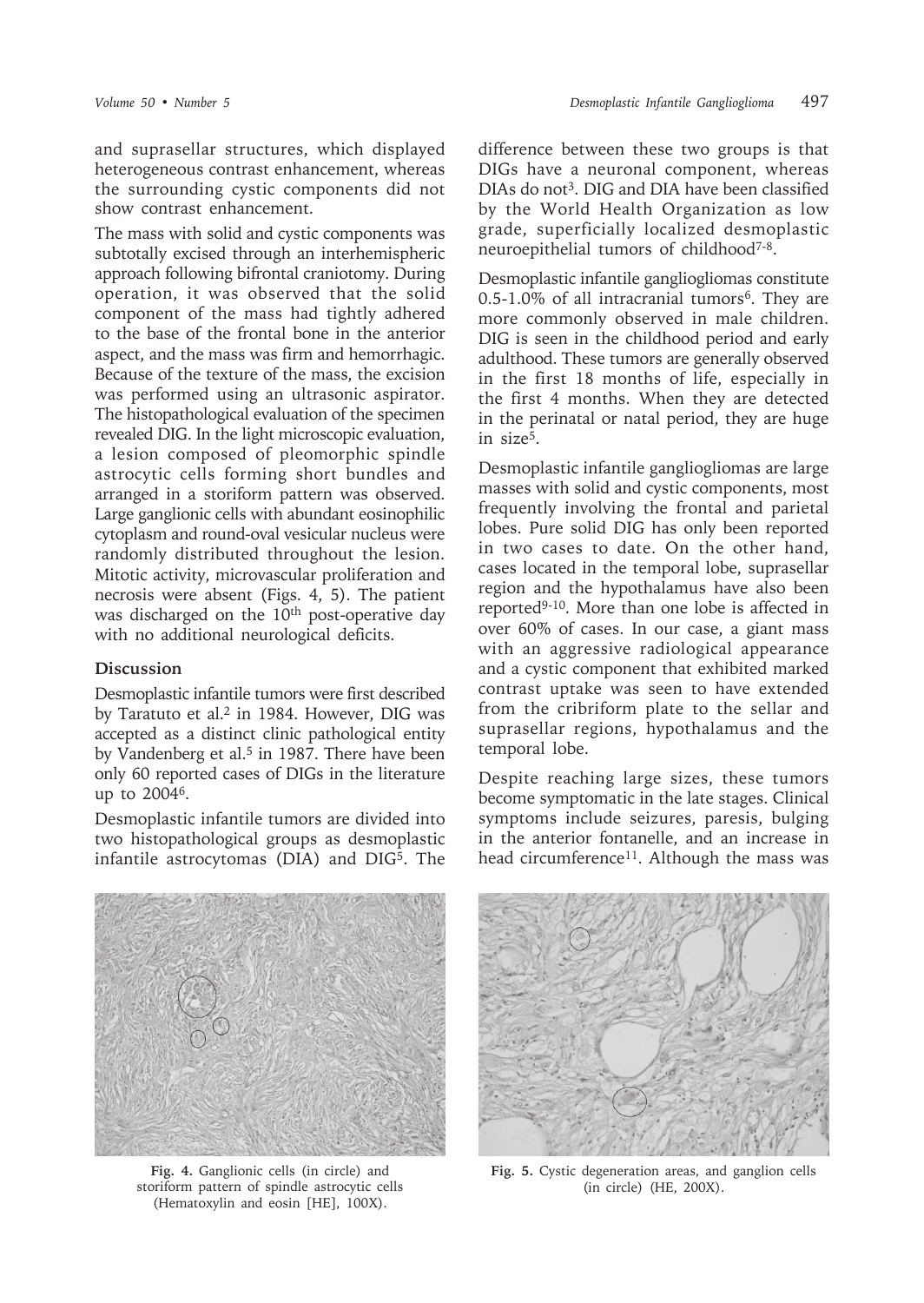gigantic in our patient, it had not resulted in distinct neurological deficits. He was provisionally diagnosed with meningitis due to the presence of subfebrile temperature, mild tendency to sleep and vomiting.

The radiological images of DIGs in children and young adults are similar. CT reveals the solid component that is isodense with the cortex or slightly hyperdense. There are usually no calcifications or hemorrhagic foci. The cystic component is hypointense in T1-weighted MRI and hyperintense in T2-weighted MRI. The solid component is isointense both in T1- and T2-weighted MRIs<sup>12</sup>. Atypical appearance has been reported in tumors that are located in the ventral diencephalon, suprasellar region and the hypothalamus<sup>13</sup>. In our case, it was observed that the giant lesion with multiple cysts had initiated from the frontal and temporal lobes, filled the sellar and suprasellar regions, and then extended to the diencephalon.

Histologically, these tumors are low grade benign tumors with glial and ganglionic differentiations. The striking feature of DIGs is the stromal desmoplasia, as well as the variations in neuroepithelial and fibroblastic elements. Four types of neoplastic cells are observed in the cellular areas of the tumor: astrocytic cell type, neuronal cells in different stages, primitive cells, which are counterparts of the neuroepithelial cell type, and Schwann cells. The mitotic activity and the Ki-67 proliferation index of these tumors are said to be low13,14.

The differential diagnoses of DIGs include dysembryoplastic neuroepithelial tumor, primitive neuroepithelial tumor (PNET), ependymoma, ganglioglioma, cerebral astrocytoma, malignant teratoma, and sarcomas of childhood<sup>15</sup>. Dysembryoplastic neuroepithelial tumors are supratentorial cortical lesions with a small cystic component and peri-lesional edema and they do not create a mass effect. Primitive neuroectodermal tumors are composed of both cystic and solid components localized in the deep white matter, and may present with calcifications. Ependymomas are localized in the para-ventricular areas along the parietal white matter. Meningocerebral astrocytomas, which are rarely observed, are attached to the dura and are localized superficially. Typical gangliogliomas are usually localized in the temporal lobe and although they are small cystic tumors, they may have a solid component as well $13$ .

Desmoplastic infantile gangliogliomas have good prognosis when totally removed<sup>2,5</sup>. Complete surgical resection provides good results even in tumors with atypical histological features. Total excision could be performed in 70% of all the tumors reported to date. Radiotherapy or chemotherapy is recommended in cases in which total excision cannot be performed. In our case, only a subtotal excision could be performed because of the marked adhesion between the part of the mass extending to the diencephalon and the surrounding tissues.

In conclusion, DIGs are low grade supratentorial masses that are seen in the pediatric age group. They have cystic and solid components and have a heterogeneous density radiologically. These very rarely encountered tumors may not be detected until they reach gigantic sizes. DIG should be considered in tumors with a cystic component and an aggressive appearance, which may cause symptoms of increased intracranial pressure in late stages in the pediatric age group.

## **REFERENCES**

- 1. Martin DS, Levy B, Awwad EE, Pittman T. Desmoplastic infantile ganglioglioma: CT and MRI features. AJNR 1991; 12: 1195-1197.
- 2. Taratuto AL, Monges J, Lylyk P, Leiguarda R. Superficial cerebral astrocytoma attached to dura. Report of six cases in infants. Cancer 1984; 54: 2505-2512.
- 3. Ng TH, Fung CF, Ma LT. The pathological spectrum of desmoplastic infantile gangliogliomas. Histopathology 1990; 16: 235-241.
- 4. Paulus W, Schlote W, Perentes E, Jacobi G, Warmuth-Metz M, Roggendorf W. Desmoplastic supratentorial neuroepithelial tumours of infancy. Histopathology 1992; 21: 43-49.
- 5. Vandenberg SR, May EE, Rubinstein LJ, et al. Desmoplastic supratentorial neuroepithelial tumors of infancy with divergent differentiation potential ("desmoplastic infantile gangliogliomas"). Report on 11 cases of a distinctive embryonal tumor with favorable prognosis. J Neurosurg 1987; 66: 58-71.
- 6. Ganesan K, Desai S, Udwadia-Hegde A. Non-infantile variant of desmoplastic ganglioglioma: a report of 2 cases. Pediatr Radiol 2006; 36: 541-545.
- 7. Taratuto AL, Vandenberg SR, Rorke LB. Desmoplastic infantile astrocytoma and ganglioglioma. In: Kleihues P, Cavanee WK (eds). WHO Classification of Tumors, Pathology and Genetics: Tumors of the Central Nervous System. Lyon, France: ARC Press; 2000: 99-102.
- 8. Kuchelmeister K, Schonmayr R, Albani M, et al. Anaplastic desmoplastic infantile ganglioglioma. Clin Neuropathol 1998; 17: 269-270.
- 9. Van den Berg SR. Desmoplastic infantile ganglioglioma and desmoplastic cerebral astrocytoma of infancy. Brain Pathol 1993; 3: 275-281.